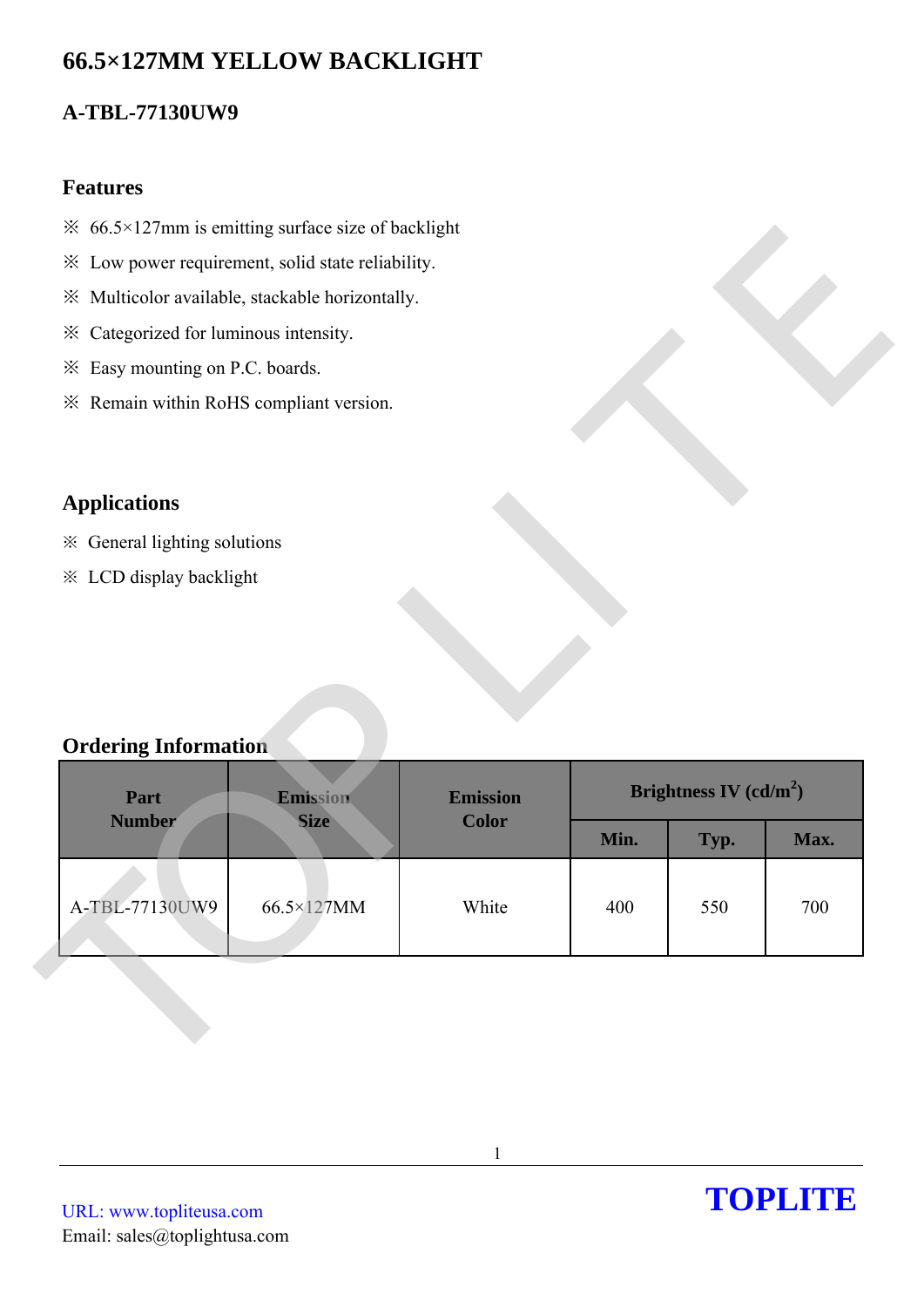## **Maximum Ratings**

| <b>Parameter</b>                                        | <b>Symbol</b> | Value         | Unit          |
|---------------------------------------------------------|---------------|---------------|---------------|
| Operating temperature                                   | $T_{OP}$      | $-35 \sim 85$ | $\rm ^oC$     |
| Storage temperature                                     | $T_{STG}$     | $-35 \sim 85$ | $\mathcal{O}$ |
| Peak forward current $(T_A=25 \degree C)$ <sup>*1</sup> | $1_{\rm PF}$  | 80            | m A           |
| Reverse voltage (TA=25 $^{\circ}$ C)                    | $V_R$         |               |               |
| Power consumption (TA=25 $^{\circ}$ C)                  |               | 540           | mW            |

# **Electrical / Optical Characteristics (1)**

| Peak forward current ( $1_A = 25$ °C) $^{\circ}$                                                                                  |                          | $1_{PF}$                 | $\delta U$ | m <sub>A</sub> |
|-----------------------------------------------------------------------------------------------------------------------------------|--------------------------|--------------------------|------------|----------------|
| Reverse voltage $(TA=25 °C)$                                                                                                      |                          | $V_R$                    | 5          | V              |
| Power consumption (TA=25 $^{\circ}$ C)                                                                                            |                          | $\, {\bf p}$             | 540        | mW             |
| *1 at 1/10 Duty Cycle<br><b>Electrical / Optical Characteristics (1)</b><br>$(T_A = 25 \text{ °C} \& \text{ IF} = 20 \text{ mA})$ |                          |                          |            |                |
| <b>Parameter</b>                                                                                                                  |                          | <b>Symbol</b>            | Value      | Unit           |
| <b>Wavelength at peak emission</b>                                                                                                | (Typ.)                   | $\lambda_{\rm P}$        |            | nm             |
| Spectral bandwidth at 50%                                                                                                         | (Typ.)                   | $\Delta \lambda$         | 30         | nm             |
|                                                                                                                                   | (Min.)                   | $I_F$                    | 40         |                |
| <b>Forward Current</b>                                                                                                            | (Typ.)                   | $I_F$                    | 50         | mA             |
|                                                                                                                                   | (Max.)<br>(Min.)         | $\rm I_{F}$<br>$\rm V_F$ | 60         |                |
| <b>Forward voltage</b>                                                                                                            | (Typ.)                   | $V_{F}$                  | 9          | $\mathbf{V}$   |
|                                                                                                                                   | (Max.)                   | $\overline{V}_F$         |            |                |
| <b>Color temperature</b>                                                                                                          | (Min.)                   | ${\rm TC}$               | 5500       | K              |
|                                                                                                                                   | (Max.)                   | <b>TC</b>                | 6500       | K              |
| <b>Luminous Uniformity</b>                                                                                                        | (Typ.)                   |                          | $70\%$     |                |
| <b>Discreteness</b>                                                                                                               | (Typ.)                   |                          | 30%        |                |
| <b>Luminous Intensity Bin Groups</b><br>$(T_A = 25 \text{ °C})$                                                                   |                          |                          |            |                |
|                                                                                                                                   | Brightness IV $(cd/m^2)$ |                          |            |                |
| Min.                                                                                                                              | Typ.                     |                          | Max.       |                |
| 400                                                                                                                               | 550                      |                          | 700        |                |

# **Luminous Intensity Bin Groups**

| Brightness IV $(cd/m^2)$ |      |      |  |  |  |
|--------------------------|------|------|--|--|--|
| Min.                     | Typ. | Max. |  |  |  |
| 400                      | 550  | 700  |  |  |  |

URL: www.topliteusa.com Email: sales@toplightusa.com

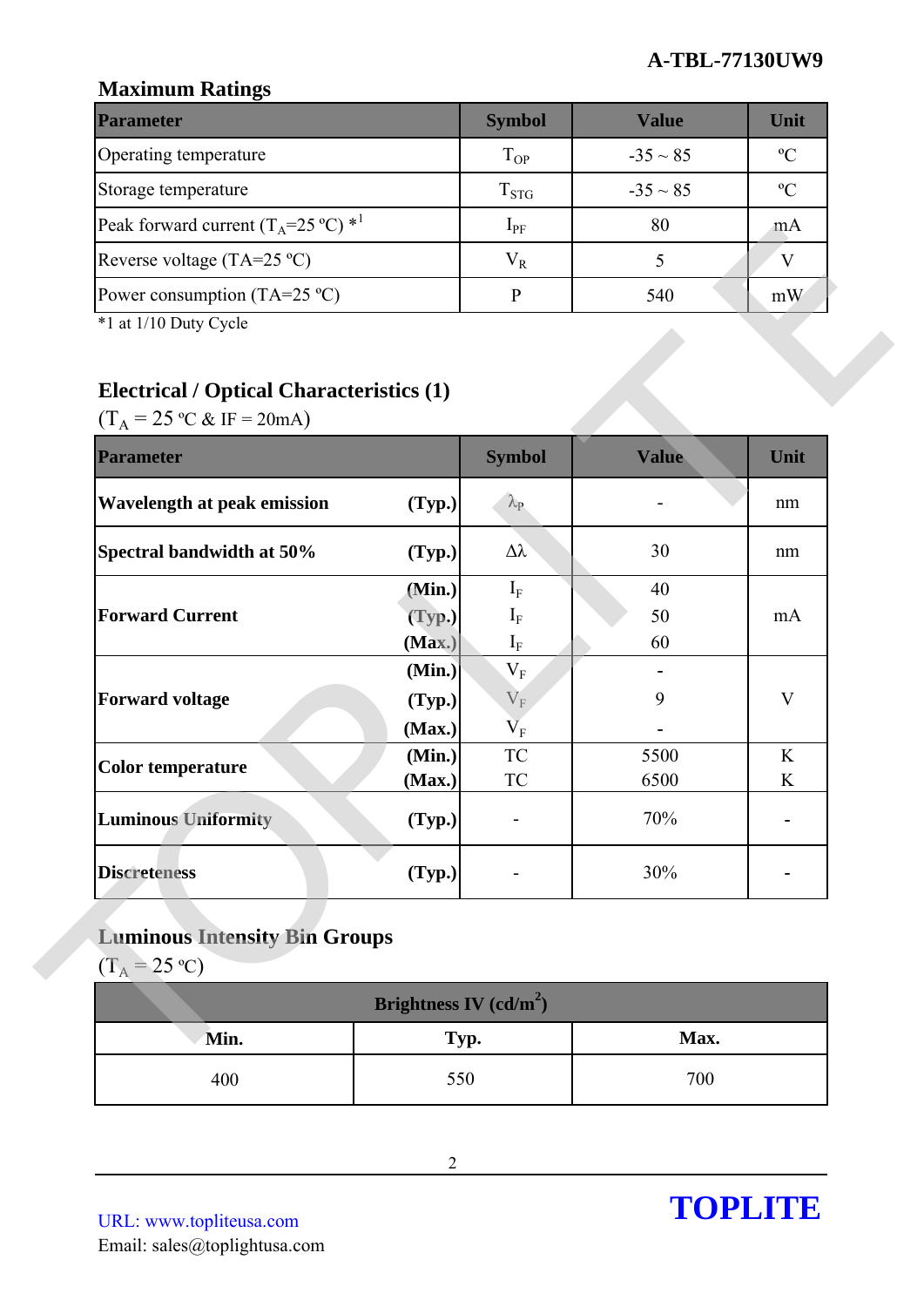## **Electrical/Optical Charateristic (2)**



URL: www.topliteusa.com Email: sales@toplightusa.com

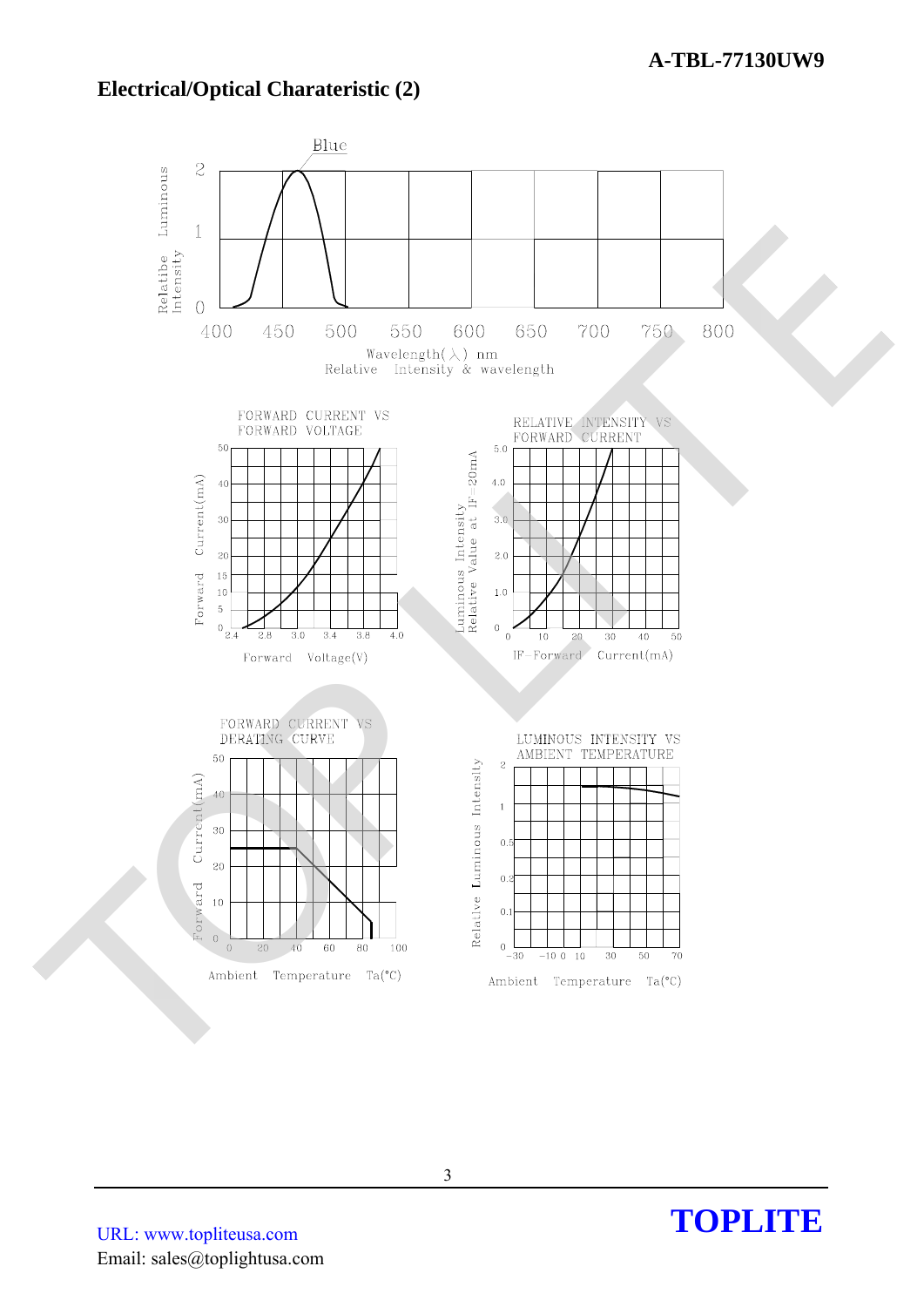## **Package Outline Dimensions**



Notes:

- 1. All dimensions are in millimeters. Tolerance is +/-0.25 unless otherwise noted.
- 2. The specifications, characteristics and technical data described in the datasheet are subject to change without prior notice.